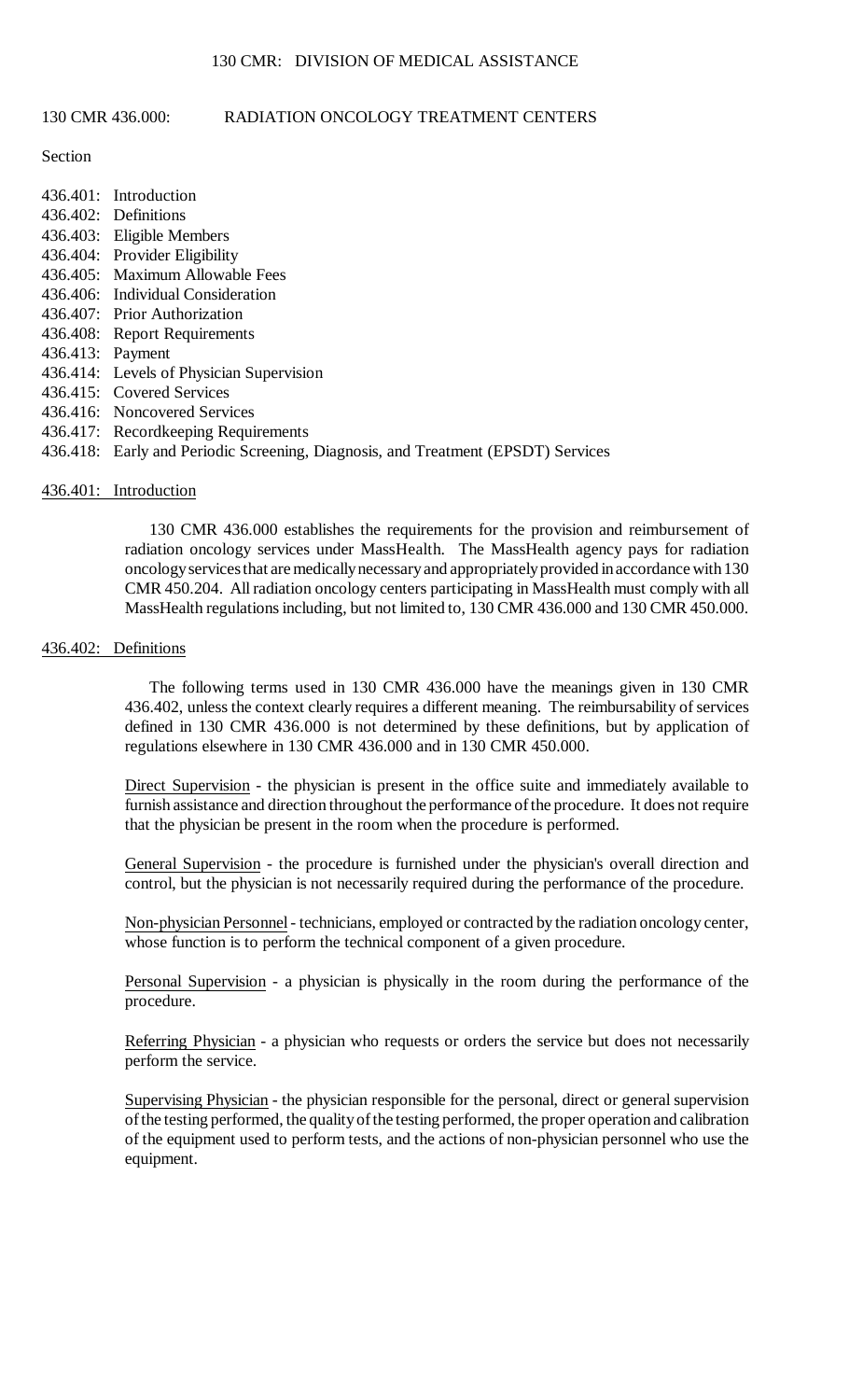## 436.403: Eligible Members

 $(A)(1)$  MassHealth Members. The MassHealth agency pays for services provided by radiation oncology centers to MassHealth members, subject to the restrictions and limitations described in MassHealth regulations. 130 CMR 450.105 specifically states, for each MassHealth coverage type, which services are covered and which members are eligible to receive those services.

(2) Recipients of Emergency Aid to the Elderly, Disabled and Children Program. For information on covered services for recipients of the Emergency Aid to the Elderly, Disabled and Children Program, *see* 130 CMR 450.106.

(B) Member Eligibility and Coverage Type. For information on verifying member eligibility and coverage type, *see* 130 CMR 450.107.

### 436.404: Provider Eligibility

 The MassHealth agency makes payment for services, described in 130 CMR 436.000, only to eligible providers of radiation oncology services who are participating in MassHealth on the payment is claimed, the accuracy of such claims, and compliance with all regulations applicable to radiation oncology services under MassHealth. In order to claim payment, the participating provider must be the radiation oncology center that actually performed the service. A radiation date of service. The participating provider is responsible for the quality of all services for which oncology center must have one or more supervising physicians who are responsible for the personal, direct, or general supervision of the facility and its personnel in accordance with Medicare requirements at 42 CFR 410.323(b)(3), the operation and calibration of the equipment, and the quality of the testing performed.

(A) In State. To be eligible to participate as a MassHealth provider, a radiation oncology center must:

(1) be located and doing business in the Commonwealth of Massachusetts;

 (2) operate under a clinic license issued by the Massachusetts Department of Public Health (DPH), in accordance with 105 CMR 140.000. (Providers operating as a satellite location under a Massachusetts DPH hospital license, or otherwise have Medicare provider-based status under 42 CFR 413.65, do not meet this requirement.);

 exemption letter issued by the Massachusetts Department of Public Health, to provide (3) obtain a current determination of need or acceptable substitute such as a physician's radiation therapy services;

(4) employ to perform, oversee, and direct all care provided at the center one or more physicians licensed by Commonwealth of Massachusetts as a radiation oncologist, nuclear medicine provider, or radiologist;

 (5) ensure that non-physician medical technicians providing services are licensed by the Commonwealth of Massachusetts to provide such services in accordance with 105 CMR 120.000; and

(6) participate in the Medicare program as a radiation therapy provider.

(B) Out of State. A radiation oncology center located outside of Massachusetts that does not otherwise meet the requirements of 130 CMR 436.404(A) may participate in MassHealth if it meets the requirements of 130 CMR 436.404(A)(6), 130 CMR 450.109, and the following:

(1) employs to perform, oversee, and direct all care provided at the center one or more physicians licensed as a radiation oncologist, nuclear medicine provider, or radiologist in the same state the radiation oncology center is located and operating;

(2) ensures that non-physician medical technicians providing services are licensed in the same state in which the radiation oncology center is located and operating; and

(3) Participates in the Medicare program as a radiation therapy provider.

## 436.405: Maximum Allowable Fees

(A) The MassHealth agency pays for radiation oncology center services with rates set by the Massachusetts Division of Health Care Finance and Policy (DHCFP), subject to the conditions, exclusions, and limitations set forth in 130 CMR 436.000.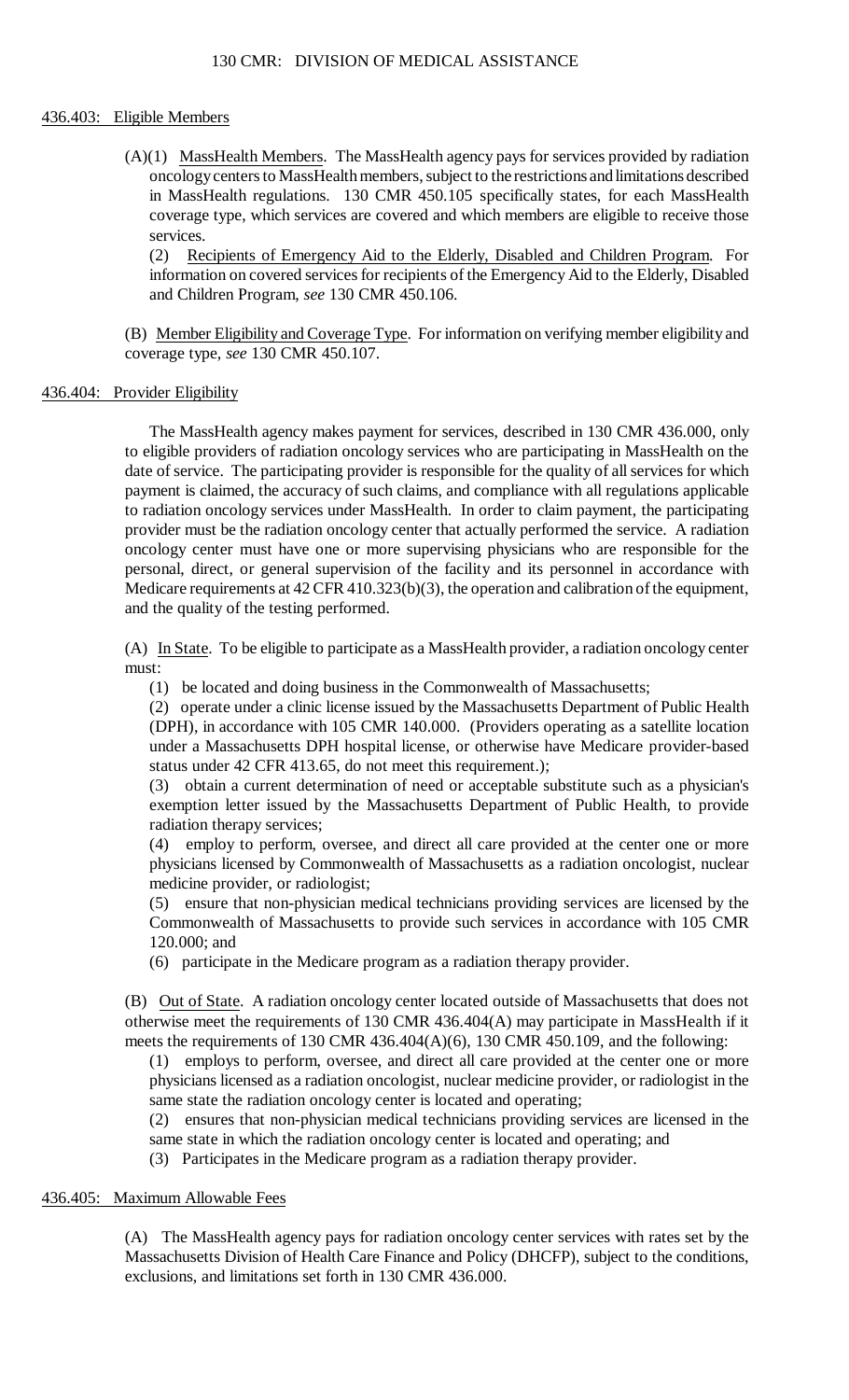## 436.405: continued

 (B) The maximum allowable fee is full compensation for the radiation oncology service and any related administrative or supervisory duties in connection with the services, regardless of where the service was provided.

## 436.406: Individual Consideration

(A) Some services listed in Subchapter 6 of the *Radiation Oncology Center Manual* are designated "I.C.," an abbreviation for individual consideration. Individual consideration means that a fee could not be established for these services. Payment for an individual-consideration service is determined by the MassHealth agency's professional advisers, based on the radiation oncology centers descriptive report of the services furnished, which must be included with the claim.

(B) If a service is not listed in Subchapter 6 of the *Radiation Oncology Center Manual*, a radiation oncology center may submit a claim by using the appropriate "unlisted service" service code. Payment for an unlisted service is determined by individual consideration, based on the center's descriptive report of the service, which must be included with the claim.

(C) The MassHealth agency considers the following factors when determining the appropriate payment for an individual-consideration service:

- (1) the amount of time required to perform the service;
- (2) the degree of skill required to perform the service;

(3) the policies, procedures, and practices of other third-party insurers both governmental and private;

(4) prevailing professional ethics and accepted customs of the diagnostic testing and radiation oncology community; and

(5) other standards and criteria as may be adopted by DHCFP or the MassHealth agency.

## 436.407: Prior Authorization

 (A) The MassHealth agency requires the radiation oncology center to obtain prior authorization for services that are designated "P.A." in the service descriptions listed in Subchapter 6 of the *Radiation Oncology Center Manual*.

 (B) Prior authorization determines only the medical necessity of the authorized service and does not establish or waive any other prerequisites for payment such as member eligibility or resort to health insurance payment.

 such services unless prior authorization has been obtained from the MassHealth agency before (C) All requests for prior authorization must be submitted in accordance with the instructions found in Subchapter 5 of the *Radiation Oncology Center Manual*. No payment will be made for the delivery of service. The MassHealth agency will not grant retroactive prior-authorization requests.

## 436.408: Report Requirements

 A general written report or a discharge summary must accompany the claim for payment for a report or individual consideration (I.C.), or if the code is for an unlisted service. This report any service that is listed in Subchapter 6 of the *Radiation Oncology Center Manual* as requiring must be sufficiently detailed to enable the MassHealth agency to assess the extent and nature of the service.

## 436.413: Payment

(A) Global Fee. Payment for a diagnostic procedure performed at a radiation oncology center will include facility costs, technical costs, and professional costs.

(B) Terminated Procedures. Upon review, the MassHealth agency may pay for procedures that were unable to be completed after the procedure was initiated.